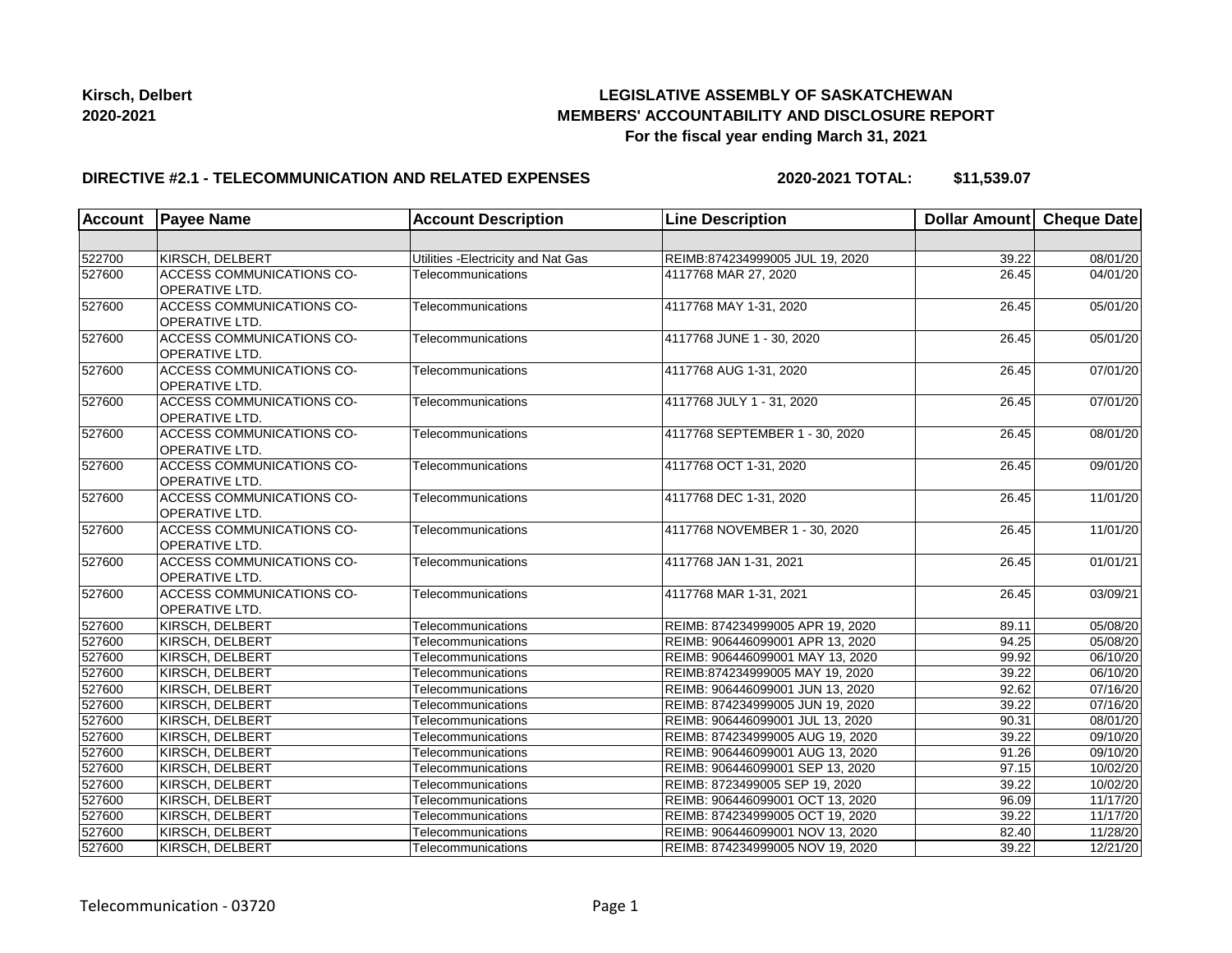## **LEGISLATIVE ASSEMBLY OF SASKATCHEWAN MEMBERS' ACCOUNTABILITY AND DISCLOSURE REPORT For the fiscal year ending March 31, 2021**

## **DIRECTIVE #2.1 - TELECOMMUNICATION AND RELATED EXPENSES**

**2020-2021 TOTAL: \$11,539.07**

| <b>Account</b> | <b>Payee Name</b>                                             | <b>Account Description</b>    | <b>Line Description</b>                 | Dollar Amount   Cheque Date |                       |
|----------------|---------------------------------------------------------------|-------------------------------|-----------------------------------------|-----------------------------|-----------------------|
|                |                                                               |                               |                                         |                             |                       |
| 527600         | KIRSCH, DELBERT                                               | Telecommunications            | REIMB: 906446099001 DEC 13, 2020        | 97.91                       | 01/20/21              |
| 527600         | KIRSCH, DELBERT                                               | Telecommunications            | REIMB: 874234999005 DEC 19, 2020        | 39.22                       | 01/20/21              |
| 527600         | KIRSCH, DELBERT                                               | Telecommunications            | <b>REIMB: TELEPHONE</b>                 | 105.70                      | 02/02/21              |
| 527600         | KIRSCH, DELBERT                                               | Telecommunications            | <b>REIMB: INTERNET</b>                  | 39.22                       | 03/09/21              |
| 527600         | KIRSCH, DELBERT                                               | Telecommunications            | <b>REIMB: HOME OFFICE TELEPHONE</b>     | 105.25                      | 03/09/21              |
| 527600         | KIRSCH, DELBERT                                               | Telecommunications            | REIMB: 8742349-5 FEB 19, 2021           | 39.22                       | 03/31/21              |
| 527600         | KIRSCH, DELBERT                                               | Telecommunications            | REIMB: 9064460-1 MAR 13, 2021           | 97.08                       | 03/31/21              |
| 527600         | MINISTER OF FINANCE-MINISTRY OF<br>SASKBUILDS AND PROCUREMENT | Telecommunications            | SECURITY MONITORING APR/20 TO<br>MAR/21 | 1,093.40                    | 01/01/21              |
| 527600         | <b>SASKTEL</b>                                                | Telecommunications            | 872757799009 APR 7, 2020                | 299.64                      | $\overline{05/0}1/20$ |
| 527600         | <b>SASKTEL</b>                                                | Telecommunications            | 191365388006 APR 16, 2020               | 171.53                      | 05/01/20              |
| 527600         | <b>SASKTEL</b>                                                | Telecommunications            | 872757799009 MAY 7, 2020                | 143.26                      | 05/07/20              |
| 527600         | <b>SASKTEL</b>                                                | Telecommunications            | 191365388006 MAY 16, 2020               | 171.49                      | 06/01/20              |
| 527600         | <b>SASKTEL</b>                                                | Telecommunications            | 872757799009 JUNE 7, 2020               | 221.09                      | 07/01/20              |
| 527600         | <b>SASKTEL</b>                                                | Telecommunications            | 191365388006 JUNE 16, 2020              | 171.49                      | 07/01/20              |
| 527600         | <b>SASKTEL</b>                                                | Telecommunications            | 872757799009 JULY 7, 2020               | 221.10                      | 08/01/20              |
| 527600         | <b>SASKTEL</b>                                                | Telecommunications            | 191365388006 JUL 16, 2020               | 214.52                      | 08/01/20              |
| 527600         | <b>SASKTEL</b>                                                | Telecommunications            | 872757799009 AUGUST 7, 2020             | 345.22                      | 08/07/20              |
| 527600         | <b>SASKTEL</b>                                                | Telecommunications            | 191365388006 AUG 16, 2020               | 180.16                      | 09/01/20              |
| 527600         | <b>SASKTEL</b>                                                | Telecommunications            | 872757799009 SEP 7, 2020                | 290.75                      | 09/07/20              |
| 527600         | <b>SASKTEL</b>                                                | Telecommunications            | RTV-DELBERT KIRSCH-MOBILE DEVICE        | $-126.29$                   | 10/01/20              |
|                |                                                               |                               | <b>USAGE</b>                            |                             |                       |
| 527600         | <b>SASKTEL</b>                                                | Telecommunications            | REIMB: 191365388006 SEP 16, 2020        | 197.43                      | 10/01/20              |
| 527600         | <b>SASKTEL</b>                                                | Telecommunications            | 872757799009 OCTOBER 7, 2020            | 292.72                      | $\overline{11}/01/20$ |
| 527600         | <b>SASKTEL</b>                                                | Telecommunications            | 191365388006 OCTOBER 16, 2020           | 172.37                      | 11/01/20              |
| 527600         | <b>SASKTEL</b>                                                | Telecommunications            | 872757799009 NOV 7, 2020                | 316.79                      | 11/07/20              |
| 527600         | <b>SASKTEL</b>                                                | Telecommunications            | 191365388006 NOV 16, 2020               | 171.49                      | 12/01/20              |
| 527600         | <b>SASKTEL</b>                                                | Telecommunications            | 191365388006 DEC 16, 2020               | 246.66                      | 01/01/21              |
| 527600         | <b>SASKTEL</b>                                                | Telecommunications            | 872757799009 DEC 7, 2020                | 306.66                      | 01/01/21              |
| 527600         | <b>SASKTEL</b>                                                | Telecommunications            | 191365388006 JAN 16, 2021               | 179.09                      | 02/01/21              |
| 527600         | <b>SASKTEL</b>                                                | Telecommunications            | 872757799009 JAN 7, 2021                | 320.81                      | 02/01/21              |
| 527600         | <b>SASKTEL</b>                                                | Telecommunications            | 872757799009 FEBRUARY 7, 2021           | 321.48                      | 03/01/21              |
| 527600         | <b>SASKTEL</b>                                                | Telecommunications            | 191365388006 FEBRUARY 16, 2021          | 182.60                      | 03/01/21              |
| 527600         | <b>SASKTEL</b>                                                | Telecommunications            | 872757799009 MARCH 7, 2021              | 318.61                      | 03/07/21              |
| 527600         | <b>SASKTEL</b>                                                | Telecommunications            | 191365388006 MARCH 16, 2021             | 175.20                      | 03/16/21              |
| 530600         | <b>SASKTEL</b>                                                | Placement - Tender Ads        | 872757799009 APR 7, 2020                | 265.60                      | 05/01/20              |
| 530600         | <b>SASKTEL</b>                                                | <b>Placement - Tender Ads</b> | 872757799009 MAY 7, 2020                | 265.60                      | 05/07/20              |
| 530600         | <b>SASKTEL</b>                                                | Placement - Tender Ads        | 872757799009 JUNE 7, 2020               | 265.60                      | 07/01/20              |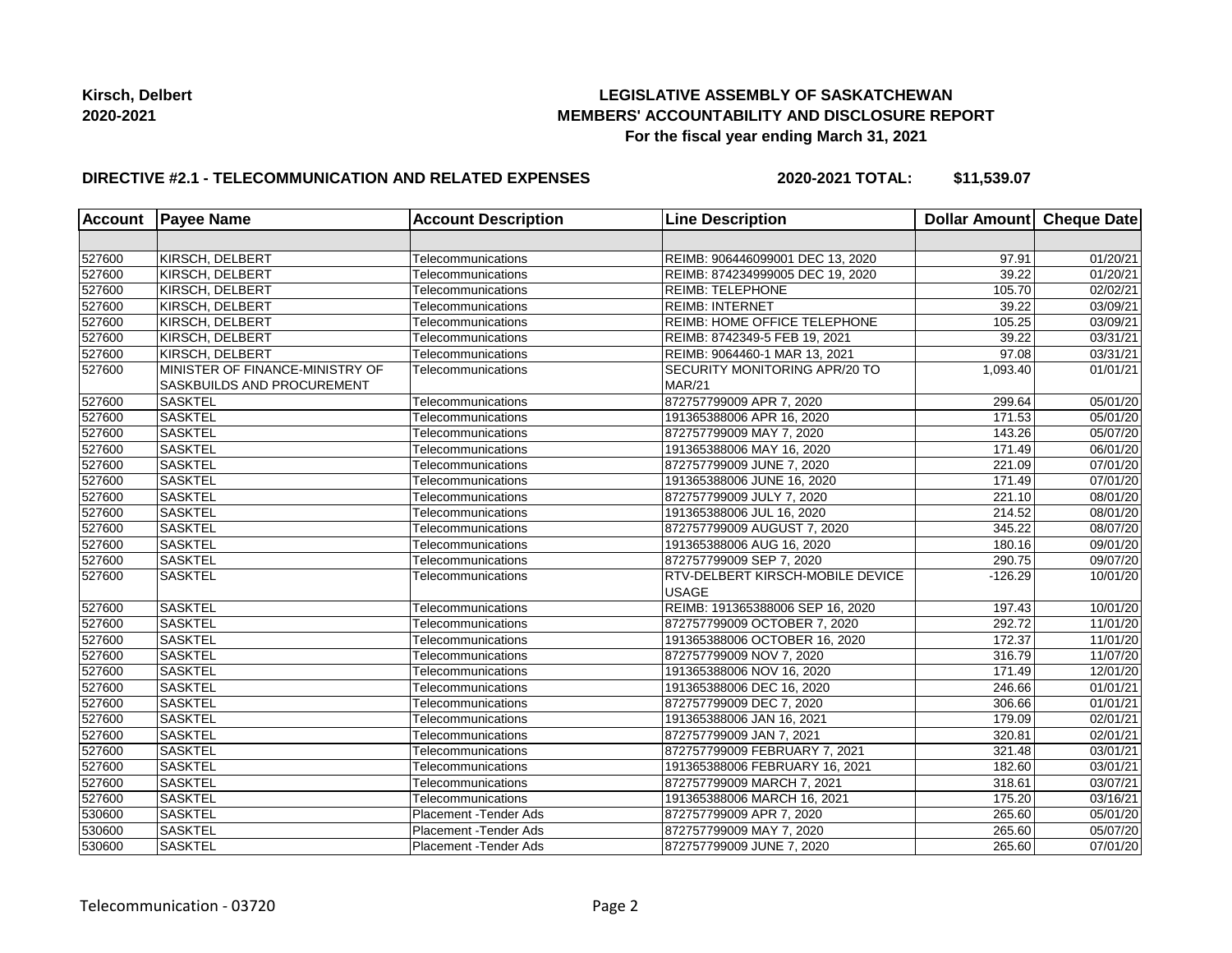## **LEGISLATIVE ASSEMBLY OF SASKATCHEWAN MEMBERS' ACCOUNTABILITY AND DISCLOSURE REPORT For the fiscal year ending March 31, 2021**

# **DIRECTIVE #2.1 - TELECOMMUNICATION AND RELATED EXPENSES**

**2020-2021 TOTAL: \$11,539.07**

| <b>Account</b> | <b>IPavee Name</b> | <b>Account Description</b> | <b>Line Description</b>       | Dollar Amount   Cheque Date |          |
|----------------|--------------------|----------------------------|-------------------------------|-----------------------------|----------|
|                |                    |                            |                               |                             |          |
| 530600         | <b>SASKTEL</b>     | Placement - Tender Ads     | 872757799009 JULY 7, 2020     | 265.60                      | 08/01/20 |
| 530600         | <b>ISASKTEL</b>    | Placement - Tender Ads     | 872757799009 AUGUST 7, 2020   | 305.60                      | 08/07/20 |
| 530600         | <b>SASKTEL</b>     | Placement - Tender Ads     | 872757799009 SEP 7, 2020      | 265.60                      | 09/07/20 |
| 530600         | <b>ISASKTEL</b>    | Placement - Tender Ads     | 872757799009 OCTOBER 7, 2020  | 214.00                      | 11/01/20 |
| 530600         | ISASKTEL           | Placement - Tender Ads     | 872757799009 NOV 7, 2020      | 254.00                      | 11/07/20 |
| 530600         | <b>SASKTEL</b>     | Placement - Tender Ads     | 872757799009 DEC 7, 2020      | 274.00                      | 01/01/21 |
| 530600         | <b>ISASKTEL</b>    | Placement - Tender Ads     | 872757799009 JAN 7, 2021      | 214.00                      | 02/01/21 |
| 530600         | <b>ISASKTEL</b>    | Placement -Tender Ads      | 872757799009 FEBRUARY 7, 2021 | 214.00                      | 03/01/21 |
| 530600         | <b>SASKTEL</b>     | Placement - Tender Ads     | 872757799009 MARCH 7, 2021    | 214.00                      | 03/07/21 |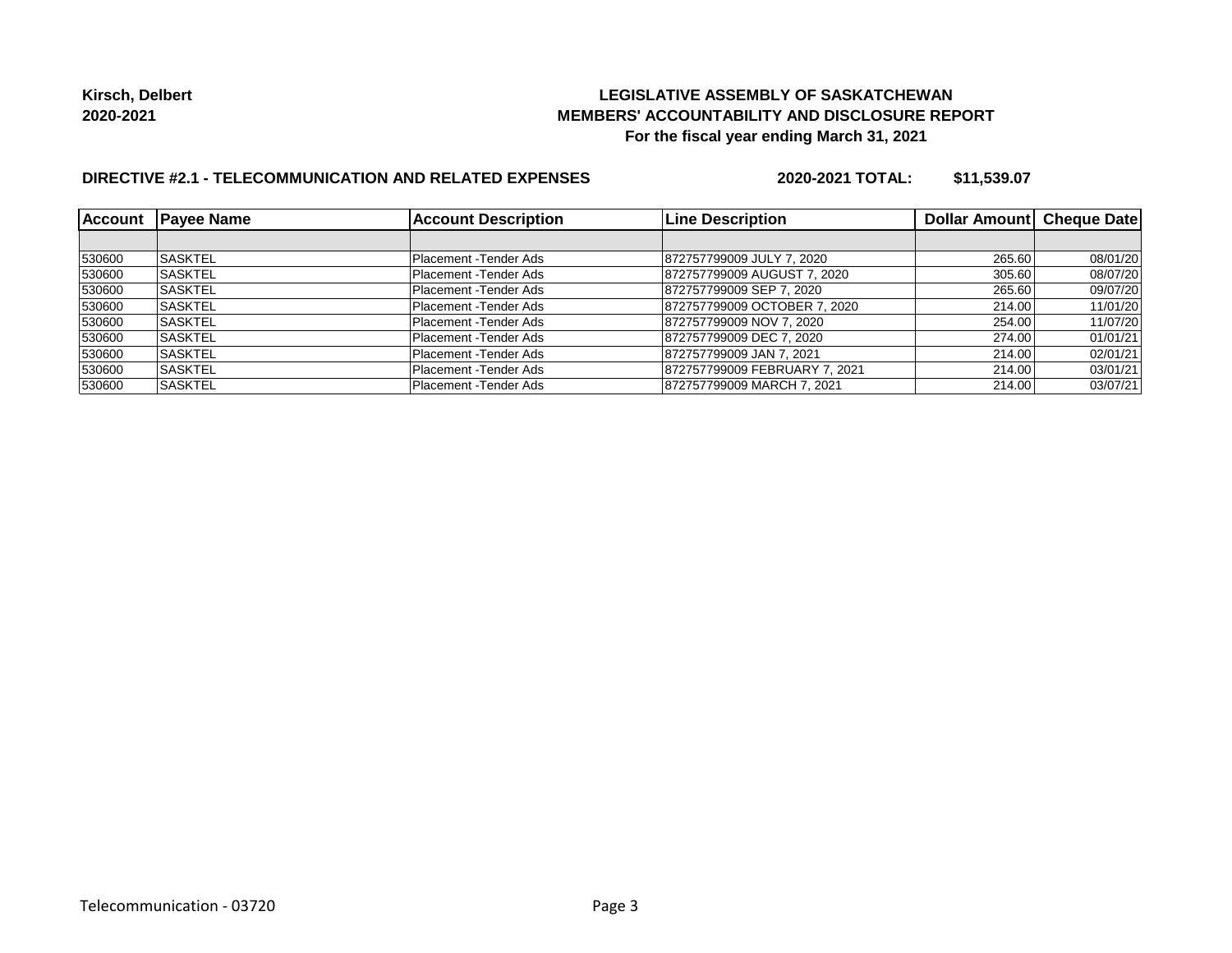# **LEGISLATIVE ASSEMBLY OF SASKATCHEWAN MEMBERS' ACCOUNTABILITY AND DISCLOSURE REPORT For the fiscal year ending March 31, 2021**

#### **DIRECTIVE #3.1 - MLA TRAVEL AND LIVING EXPENSES**

**2020-2021 TOTAL: \$28,750.84**

| <b>Account</b> | <b>Payee Name</b>      | <b>Account Description</b>  | <b>Line Description</b>                          | Dollar Amount | <b>Cheque Date</b>    |
|----------------|------------------------|-----------------------------|--------------------------------------------------|---------------|-----------------------|
|                |                        |                             |                                                  |               |                       |
| 541900         | KIRSCH, DELBERT        | Elected Rep - Travel        | APR 2020 MLA REGINA<br><b>ACCOMMODATION</b>      | 1,280.67      | 05/08/20              |
| 541900         | KIRSCH, DELBERT        | Elected Rep - Travel        | JUN 2020 MLA REGINA<br><b>ACCOMMODATION</b>      | 1,277.61      | 07/16/20              |
| 541900         | KIRSCH, DELBERT        | Elected Rep - Travel        | MAY 2020 MLA REGINA<br><b>ACCOMMODATION</b>      | 1,271.83      | 07/16/20              |
| 541900         | KIRSCH, DELBERT        | Elected Rep - Travel        | JUL 2020 MLA REGINA<br><b>ACCOMMODATION</b>      | 1,278.29      | 08/01/20              |
| 541900         | KIRSCH, DELBERT        | Elected Rep - Travel        | MLA TRAVEL APRIL 15 - JUNE 19, 2020              | 1,773.85      | 08/19/20              |
| 541900         | KIRSCH, DELBERT        | Elected Rep - Travel        | MLA TRAVEL JULY 1 - 23, 2020                     | 892.70        | 08/19/20              |
| 541900         | KIRSCH, DELBERT        | Elected Rep - Travel        | MLA TRAVEL JUNE 21 - 30, 2020                    | 1,298.90      | 08/19/20              |
| 541900         | <b>KIRSCH, DELBERT</b> | <b>Elected Rep - Travel</b> | AUG 2020 MLA REGINA<br><b>ACCOMMODATION</b>      | 1,328.17      | 09/22/20              |
| 541900         | KIRSCH, DELBERT        | <b>Elected Rep - Travel</b> | MLA TRAVEL SEP 22-25, 2020                       | 142.03        | 10/02/20              |
| 541900         | KIRSCH, DELBERT        | <b>Elected Rep - Travel</b> | MLA TRAVEL AUG 7- SEP 20, 2020                   | 2,024.12      | 10/02/20              |
| 541900         | KIRSCH, DELBERT        | <b>Elected Rep - Travel</b> | OCT 2020 MLA REGINA<br><b>ACCOMMODATION</b>      | 1,278.64      | 12/15/20              |
| 541900         | KIRSCH, DELBERT        | Elected Rep - Travel        | NOV 2020 MLA REGINA<br><b>ACCOMMODATION</b>      | 1,268.41      | 12/15/20              |
| 541900         | KIRSCH, DELBERT        | Elected Rep - Travel        | SEP 2020 MLA REGINA<br>ACCOMMODATION             | 1,279.49      | 12/15/20              |
| 541900         | KIRSCH, DELBERT        | Elected Rep - Travel        | MLA TRAVEL NOV 30-DEC 16, 2020                   | 1,585.90      | 01/07/21              |
| 541900         | KIRSCH, DELBERT        | Elected Rep - Travel        | MLA TRAVEL OCT 27-NOV 29, 2020                   | 2,445.40      | 01/07/21              |
| 541900         | <b>KIRSCH, DELBERT</b> | Elected Rep - Travel        | DEC 2020 MLA REGINA<br><b>ACCOMMODATION</b>      | 1,275.48      | 01/20/21              |
| 541900         | KIRSCH, DELBERT        | Elected Rep - Travel        | MARCH 2021 MLA REGINA<br><b>ACCOMMODATION</b>    | 1,273.65      | 03/31/21              |
| 541900         | KIRSCH, DELBERT        | Elected Rep - Travel        | FEBRUARY 2021 MLA REGINA<br><b>ACCOMMODATION</b> | 1,277.10      | 03/31/21              |
| 541900         | KIRSCH, DELBERT        | <b>Elected Rep - Travel</b> | MLA TRAVEL FEB 2-27, 2021                        | 1.853.18      | 03/31/21              |
| 541900         | KIRSCH, DELBERT        | Elected Rep - Travel        | MLA TRAVEL JAN 7-28, 2021                        | 1,371.02      | $\overline{03/3}1/21$ |
| 541900         | KIRSCH, DELBERT        | Elected Rep - Travel        | JANUARY 2021 MLA REGINA<br><b>ACCOMMODATION</b>  | 1,274.40      | 03/31/21              |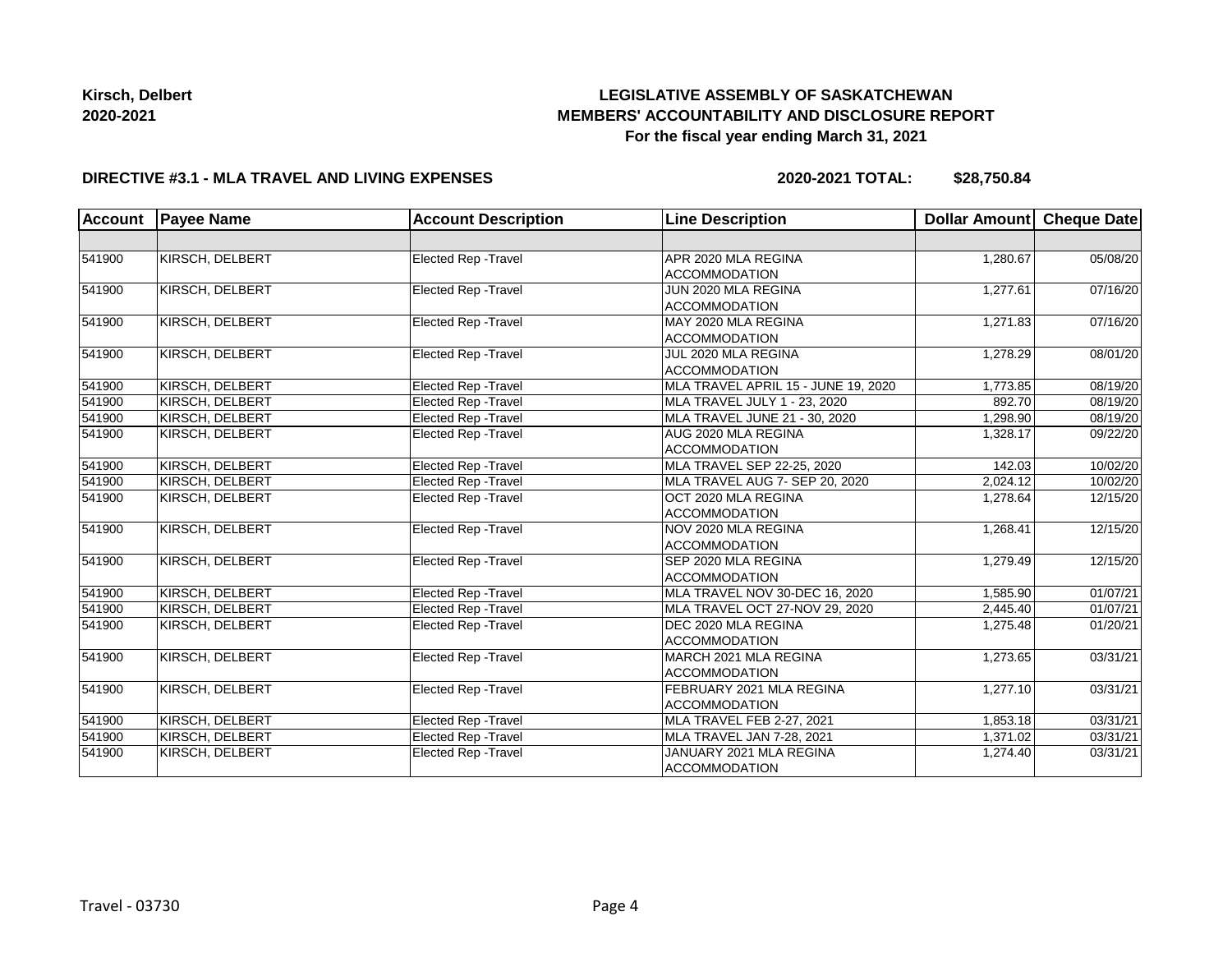## **LEGISLATIVE ASSEMBLY OF SASKATCHEWAN MEMBERS' ACCOUNTABILITY AND DISCLOSURE REPORT For the fiscal year ending March 31, 2021**

#### **DIRECTIVE #4.1 - CONSTITUENCY SERVICE EXPENSES**

| <b>Account</b> | <b>Payee Name</b>                                                    | <b>Account Description</b>                | <b>Line Description</b>        | Dollar Amount Cheque Date |          |
|----------------|----------------------------------------------------------------------|-------------------------------------------|--------------------------------|---------------------------|----------|
|                |                                                                      |                                           |                                |                           |          |
| 522000         | BURYNIUK INSURANCE LTD.                                              | Rent of Ground, Buildings and Other Space | APRIL 2020 MLA OFFICE RENT     | 600.00                    | 04/01/20 |
| 522000         | BURYNIUK INSURANCE LTD.                                              | Rent of Ground, Buildings and Other Space | MAY 2020 MLA OFFICE RENT       | 600.00                    | 04/25/20 |
| 522000         | BURYNIUK INSURANCE LTD.                                              | Rent of Ground, Buildings and Other Space | JUNE 2020 MLA OFFICE RENT      | 600.00                    | 05/15/20 |
| 522000         | <b>BURYNIUK INSURANCE LTD.</b>                                       | Rent of Ground, Buildings and Other Space | JULY 2020 MLA OFFICE RENT      | 600.00                    | 06/07/20 |
| 522000         | <b>BURYNIUK INSURANCE LTD.</b>                                       | Rent of Ground, Buildings and Other Space | AUG 2020 MLA OFFICE RENT       | 600.00                    | 07/07/20 |
| 522000         | BURYNIUK INSURANCE LTD.                                              | Rent of Ground, Buildings and Other Space | SEPT 2020 MLA OFFICE RENT      | 600.00                    | 08/14/20 |
| 522000         | BURYNIUK INSURANCE LTD.                                              | Rent of Ground, Buildings and Other Space | NOV 2020 MLA OFFICE RENT       | 600.00                    | 11/01/20 |
| 522000         | <b>BURYNIUK INSURANCE LTD.</b>                                       | Rent of Ground, Buildings and Other Space | OCT 2020 MLA OFFICE RENT       | 600.00                    | 11/01/20 |
| 522000         | BURYNIUK INSURANCE LTD.                                              | Rent of Ground, Buildings and Other Space | DEC 2020 MLA OFFICE RENT       | 600.00                    | 11/17/20 |
| 522000         | <b>BURYNIUK INSURANCE LTD.</b>                                       | Rent of Ground, Buildings and Other Space | JAN 2021 MLA OFFICE RENT       | 600.00                    | 12/11/20 |
| 522000         | BURYNIUK INSURANCE LTD.                                              | Rent of Ground, Buildings and Other Space | FEB 2021 MLA OFFICE RENT       | 600.00                    | 01/12/21 |
| 522000         | BURYNIUK INSURANCE LTD.                                              | Rent of Ground, Buildings and Other Space | MAR 2021 MLA OFFICE RENT       | 600.00                    | 02/08/21 |
| 522200         | MINISTER OF FINANCE-MINISTRY OF<br><b>SASKBUILDS AND PROCUREMENT</b> | Rent of Photocopiers                      | PHOTOCOPIER SERVICES 2020/2021 | 100.00                    | 01/01/21 |
| 522200         | <b>SUCCESS OFFICE SYSTEMS</b>                                        | Rent of Photocopiers                      | <b>COPIER CHARGES</b>          | 225.21                    | 05/01/20 |
| 522200         | <b>SUCCESS OFFICE SYSTEMS</b>                                        | <b>Rent of Photocopiers</b>               | <b>COPIER CHARGES</b>          | 204.62                    | 05/05/20 |
| 522200         | <b>SUCCESS OFFICE SYSTEMS</b>                                        | <b>Rent of Photocopiers</b>               | <b>COPIER CHARGES</b>          | 211.00                    | 07/01/20 |
| 522200         | <b>SUCCESS OFFICE SYSTEMS</b>                                        | <b>Rent of Photocopiers</b>               | <b>COPIER CHARGES</b>          | 234.46                    | 08/01/20 |
| 522200         | <b>SUCCESS OFFICE SYSTEMS</b>                                        | Rent of Photocopiers                      | <b>COPIER CHARGES</b>          | 212.80                    | 08/06/20 |
| 522200         | <b>SUCCESS OFFICE SYSTEMS</b>                                        | Rent of Photocopiers                      | <b>COPIER CHARGES</b>          | 201.10                    | 09/04/20 |
| 522200         | <b>SUCCESS OFFICE SYSTEMS</b>                                        | Rent of Photocopiers                      | <b>COPIER CHARGES</b>          | 204.96                    | 11/01/20 |
| 522200         | <b>SUCCESS OFFICE SYSTEMS</b>                                        | Rent of Photocopiers                      | <b>COPIER CHARGES</b>          | 200.69                    | 11/04/20 |
| 522200         | <b>SUCCESS OFFICE SYSTEMS</b>                                        | Rent of Photocopiers                      | <b>COPIER CHARGES</b>          | 203.76                    | 01/01/21 |
| 522200         | <b>SUCCESS OFFICE SYSTEMS</b>                                        | Rent of Photocopiers                      | <b>COPIER CHARGES</b>          | 200.55                    | 02/01/21 |
| 522200         | <b>SUCCESS OFFICE SYSTEMS</b>                                        | Rent of Photocopiers                      | <b>COPIER CHARGES</b>          | 204.22                    | 03/01/21 |
| 522200         | <b>SUCCESS OFFICE SYSTEMS</b>                                        | Rent of Photocopiers                      | <b>COPIER CHARGES</b>          | 206.14                    | 03/04/21 |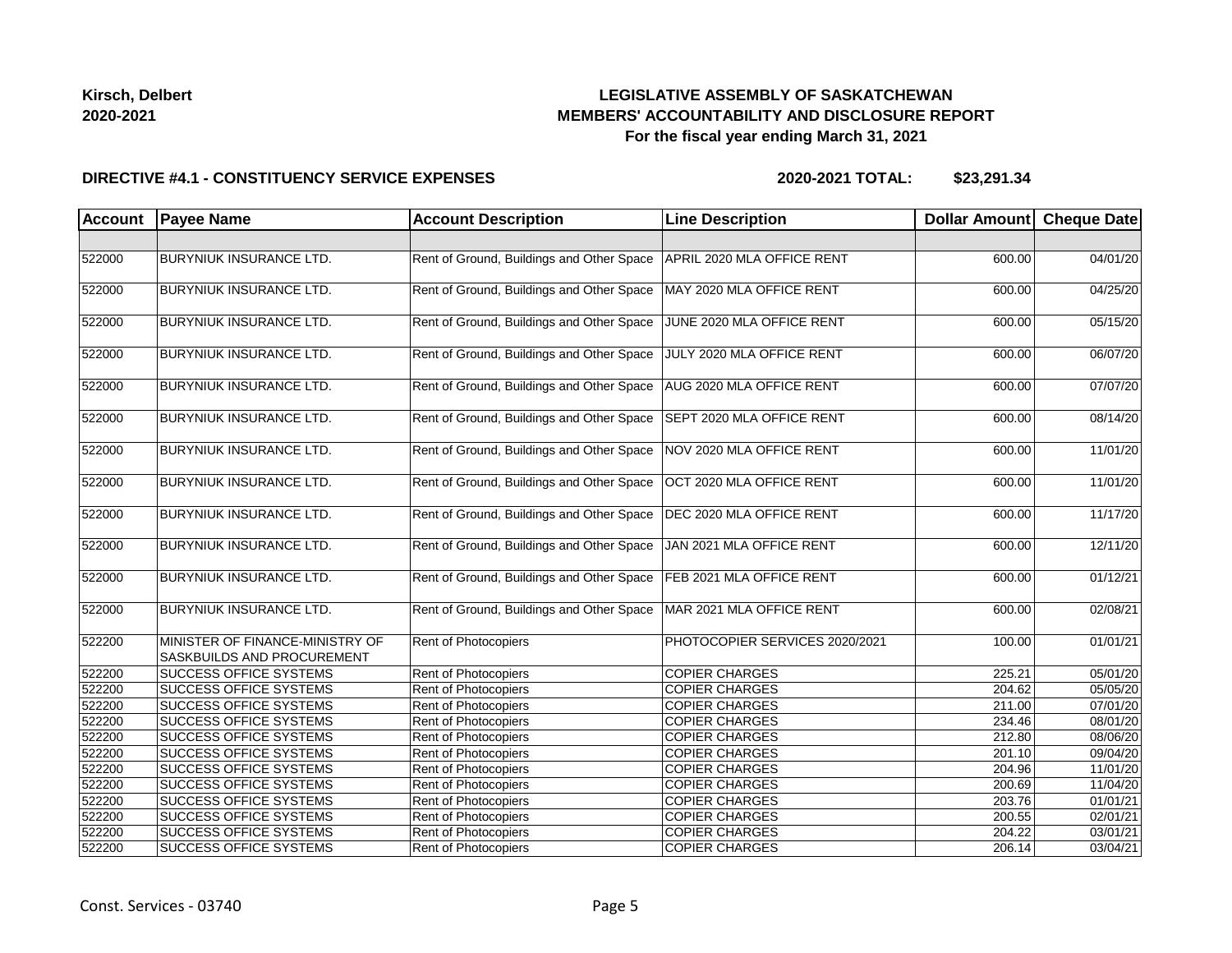## **LEGISLATIVE ASSEMBLY OF SASKATCHEWAN MEMBERS' ACCOUNTABILITY AND DISCLOSURE REPORT For the fiscal year ending March 31, 2021**

#### **DIRECTIVE #4.1 - CONSTITUENCY SERVICE EXPENSES**

| <b>Account</b> | <b>Payee Name</b>              | <b>Account Description</b>           | <b>Line Description</b>                 | Dollar Amount Cheque Date |                       |
|----------------|--------------------------------|--------------------------------------|-----------------------------------------|---------------------------|-----------------------|
|                |                                |                                      |                                         |                           |                       |
| 522500         | <b>BURYNIUK INSURANCE LTD.</b> | <b>Insurance Premiums</b>            | OFFICE INSURANCE C70030711-6            | 517.28                    | 02/01/21              |
| 525000         | TELFER, MARY ANNE              | Postal, Courier, Freight and Related | POSTAGE                                 | 60.28                     | 06/10/20              |
| 525000         | TELFER, MARY ANNE              | Postal, Courier, Freight and Related | POSTAGE                                 | 44.14                     | 06/15/20              |
| 525000         | TELFER, MARY ANNE              | Postal, Courier, Freight and Related | POSTAGE                                 | 39.42                     | 08/01/20              |
| 525000         | TELFER, MARY ANNE              | Postal, Courier, Freight and Related | POSTAGE/CA TRAVEL AUG 12-SEP 4,<br>2020 | 14.39                     | 09/22/20              |
| 525000         | TELFER, MARY ANNE              | Postal, Courier, Freight and Related | POSTAGE                                 | 106.79                    | 01/20/21              |
| 525000         | TELFER, MARY ANNE              | Postal, Courier, Freight and Related | <b>POSTAGE</b>                          | 406.95                    | 03/30/21              |
| 525000         | TELFER, MARY ANNE              | Postal, Courier, Freight and Related | POSTAGE                                 | 12.04                     | 03/31/21              |
| 530300         | MARU GROUP CANADA INC.         | Primary Research/Focus group         | AD HOC RESEARCH                         | 661.11                    | 06/01/20              |
| 530300         | MARU GROUP CANADA INC.         | Primary Research/Focus group         | AD HOC RESEARCH                         | 661.11                    | 10/01/20              |
| 530300         | MARU GROUP CANADA INC.         | Primary Research/Focus group         | AD HOC RESEARCH                         | 632.97                    | 03/01/21              |
| 530300         | MARU GROUP CANADA INC.         | Primary Research/Focus group         | AD HOC RESEARCH                         | 632.97                    | 03/01/21              |
| 530500         | FOLIOJUMPLINE PUBLISHING INC.  | Media Placement                      | <b>ADVERTISING</b>                      | 50.00                     | 06/01/20              |
| 530500         | FOLIOJUMPLINE PUBLISHING INC.  | Media Placement                      | ADVERTISING                             | 150.00                    | 08/01/20              |
| 530500         | FOLIOJUMPLINE PUBLISHING INC.  | Media Placement                      | <b>ADVERTISING</b>                      | 75.00                     | 08/01/20              |
| 530500         | FOLIOJUMPLINE PUBLISHING INC.  | Media Placement                      | <b>ADVERTISING</b>                      | 150.00                    | $\overline{01/01/21}$ |
| 530500         | FOLIOJUMPLINE PUBLISHING INC.  | Media Placement                      | <b>ADVERTISING</b>                      | 75.00                     | 01/01/21              |
| 530500         | FOLIOJUMPLINE PUBLISHING INC.  | Media Placement                      | <b>ADVERTISING</b>                      | 100.00                    | 03/13/21              |
| 530500         | <b>JENSON PUBLISHING</b>       | Media Placement                      | ADVERTISING                             | 38.00                     | 05/01/20              |
| 530500         | <b>JENSON PUBLISHING</b>       | Media Placement                      | <b>ADVERTISING</b>                      | 38.00                     | 05/01/20              |
| 530500         | <b>JENSON PUBLISHING</b>       | Media Placement                      | <b>ADVERTISING</b>                      | 38.00                     | 05/01/20              |
| 530500         | <b>JENSON PUBLISHING</b>       | Media Placement                      | <b>ADVERTISING</b>                      | 38.00                     | 05/01/20              |
| 530500         | JENSON PUBLISHING              | Media Placement                      | <b>ADVERTISING</b>                      | 38.00                     | 05/01/20              |
| 530500         | <b>JENSON PUBLISHING</b>       | Media Placement                      | ADVERTISING                             | 38.00                     | 05/07/20              |
| 530500         | <b>JENSON PUBLISHING</b>       | Media Placement                      | ADVERTISING                             | 38.00                     | 06/01/20              |
| 530500         | <b>JENSON PUBLISHING</b>       | Media Placement                      | ADVERTISING                             | 38.00                     | 06/01/20              |
| 530500         | <b>JENSON PUBLISHING</b>       | Media Placement                      | <b>ADVERTISING</b>                      | 38.00                     | 06/01/20              |
| 530500         | <b>JENSON PUBLISHING</b>       | Media Placement                      | <b>ADVERTISING</b>                      | 38.00                     | 06/04/20              |
| 530500         | JENSON PUBLISHING              | Media Placement                      | <b>ADVERTISING</b>                      | 38.00                     | 07/01/20              |
| 530500         | <b>JENSON PUBLISHING</b>       | Media Placement                      | <b>ADVERTISING</b>                      | 38.00                     | 07/01/20              |
| 530500         | <b>JENSON PUBLISHING</b>       | Media Placement                      | ADVERTISING                             | 38.00                     | $\overline{07/01/20}$ |
| 530500         | <b>JENSON PUBLISHING</b>       | Media Placement                      | ADVERTISING                             | 38.00                     | 08/01/20              |
| 530500         | <b>JENSON PUBLISHING</b>       | Media Placement                      | <b>ADVERTISING</b>                      | 38.00                     | 08/01/20              |
| 530500         | <b>JENSON PUBLISHING</b>       | Media Placement                      | <b>ADVERTISING</b>                      | 38.00                     | 08/01/20              |
| 530500         | JENSON PUBLISHING              | Media Placement                      | <b>ADVERTISING</b>                      | 38.00                     | 08/01/20              |
| 530500         | <b>JENSON PUBLISHING</b>       | Media Placement                      | <b>ADVERTISING</b>                      | 38.00                     | 09/01/20              |
| 530500         | <b>JENSON PUBLISHING</b>       | Media Placement                      | ADVERTISING                             | 38.00                     | 09/01/20              |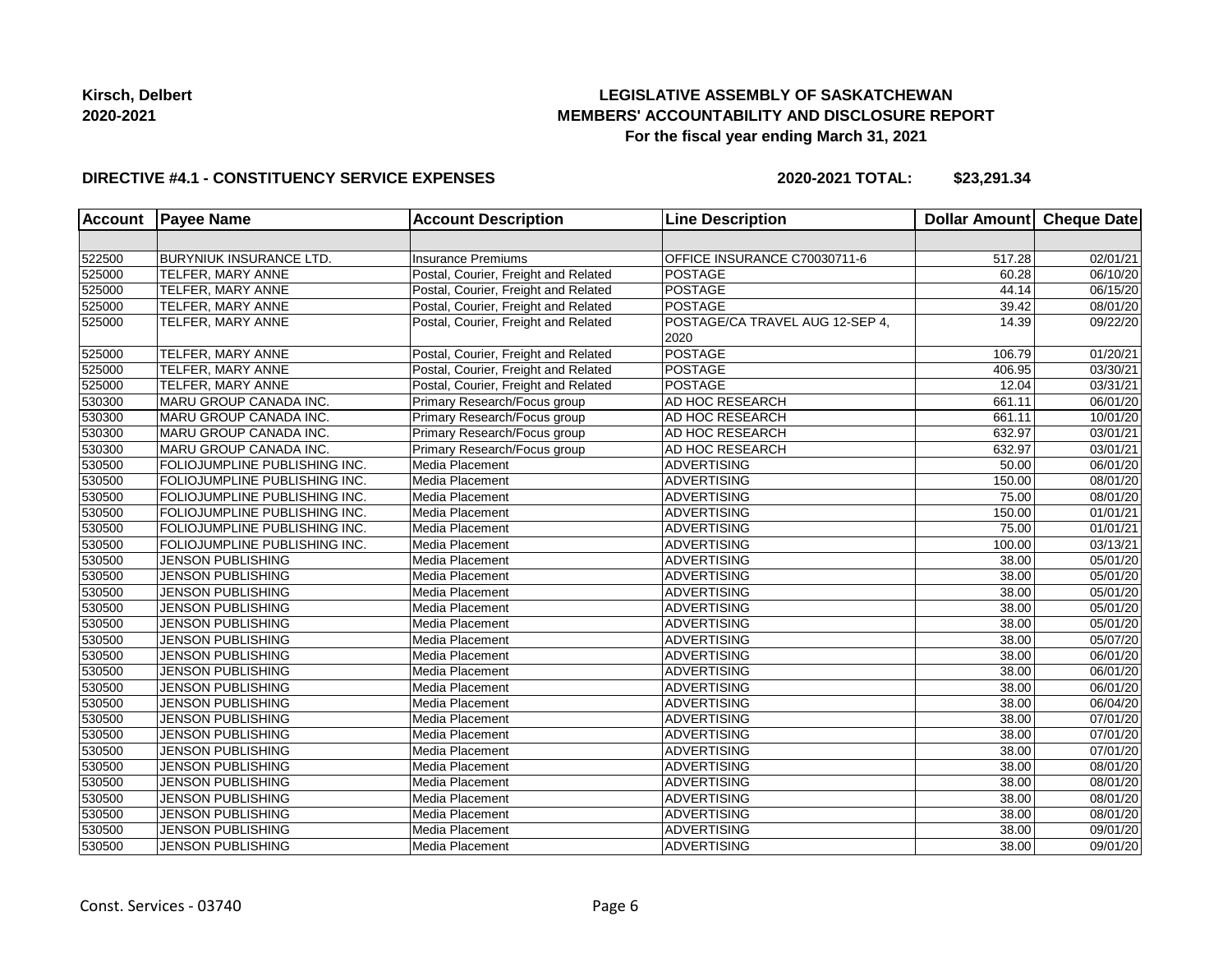## **LEGISLATIVE ASSEMBLY OF SASKATCHEWAN MEMBERS' ACCOUNTABILITY AND DISCLOSURE REPORT For the fiscal year ending March 31, 2021**

#### **DIRECTIVE #4.1 - CONSTITUENCY SERVICE EXPENSES**

| <b>Account</b> | <b>Payee Name</b>                  | <b>Account Description</b> | <b>Line Description</b> | <b>Dollar Amount</b> | <b>Cheque Date</b>    |
|----------------|------------------------------------|----------------------------|-------------------------|----------------------|-----------------------|
|                |                                    |                            |                         |                      |                       |
| 530500         | JENSON PUBLISHING                  | Media Placement            | <b>ADVERTISING</b>      | 38.00                | 09/01/20              |
| 530500         | <b>JENSON PUBLISHING</b>           | Media Placement            | <b>ADVERTISING</b>      | 38.00                | 09/03/20              |
| 530500         | <b>JENSON PUBLISHING</b>           | Media Placement            | <b>ADVERTISING</b>      | 38.00                | 09/10/20              |
| 530500         | <b>JENSON PUBLISHING</b>           | Media Placement            | <b>ADVERTISING</b>      | 39.14                | 11/19/20              |
| 530500         | <b>JENSON PUBLISHING</b>           | Media Placement            | <b>ADVERTISING</b>      | 171.31               | 01/01/21              |
| 530500         | <b>JENSON PUBLISHING</b>           | Media Placement            | <b>ADVERTISING</b>      | 46.97                | 01/01/21              |
| 530500         | <b>JENSON PUBLISHING</b>           | Media Placement            | <b>ADVERTISING</b>      | 46.97                | 01/01/21              |
| 530500         | <b>JENSON PUBLISHING</b>           | Media Placement            | <b>ADVERTISING</b>      | 39.14                | 01/01/21              |
| 530500         | <b>JENSON PUBLISHING</b>           | Media Placement            | <b>ADVERTISING</b>      | 12.50                | 01/01/21              |
| 530500         | JENSON PUBLISHING                  | Media Placement            | <b>ADVERTISING</b>      | 39.14                | 01/01/21              |
| 530500         | <b>JENSON PUBLISHING</b>           | Media Placement            | <b>ADVERTISING</b>      | 12.50                | 01/01/21              |
| 530500         | JENSON PUBLISHING                  | Media Placement            | <b>ADVERTISING</b>      | 20.00                | 02/01/21              |
| 530500         | <b>JENSON PUBLISHING</b>           | Media Placement            | <b>ADVERTISING</b>      | 58.72                | 02/01/21              |
| 530500         | <b>JENSON PUBLISHING</b>           | Media Placement            | <b>ADVERTISING</b>      | 58.72                | 02/01/21              |
| 530500         | <b>JENSON PUBLISHING</b>           | Media Placement            | <b>ADVERTISING</b>      | 58.72                | 03/01/21              |
| 530500         | <b>JENSON PUBLISHING</b>           | Media Placement            | ADVERTISING             | 20.00                | 03/01/21              |
| 530500         | <b>JENSON PUBLISHING</b>           | Media Placement            | <b>ADVERTISING</b>      | 58.72                | 03/01/21              |
| 530500         | <b>JENSON PUBLISHING</b>           | Media Placement            | <b>ADVERTISING</b>      | 58.72                | $\overline{03}/01/21$ |
| 530500         | JENSON PUBLISHING                  | Media Placement            | <b>ADVERTISING</b>      | 20.00                | 03/01/21              |
| 530500         | <b>JENSON PUBLISHING</b>           | Media Placement            | <b>ADVERTISING</b>      | 20.00                | 03/01/21              |
| 530500         | <b>JENSON PUBLISHING</b>           | Media Placement            | <b>ADVERTISING</b>      | 58.72                | 03/01/21              |
| 530500         | <b>JENSON PUBLISHING</b>           | Media Placement            | <b>ADVERTISING</b>      | 58.72                | 03/01/21              |
| 530500         | <b>JENSON PUBLISHING</b>           | Media Placement            | <b>ADVERTISING</b>      | 58.72                | 03/04/21              |
| 530500         | <b>JENSON PUBLISHING</b>           | Media Placement            | <b>ADVERTISING</b>      | 58.72                | 03/11/21              |
| 530500         | <b>JENSON PUBLISHING</b>           | Media Placement            | <b>ADVERTISING</b>      | 20.00                | 03/11/21              |
| 530500         | <b>JENSON PUBLISHING</b>           | Media Placement            | <b>ADVERTISING</b>      | 58.72                | 03/18/21              |
| 530500         | <b>JENSON PUBLISHING</b>           | Media Placement            | <b>ADVERTISING</b>      | 20.00                | 03/25/21              |
| 530500         | <b>JENSON PUBLISHING</b>           | Media Placement            | <b>ADVERTISING</b>      | 58.72                | 03/25/21              |
| 530500         | P.A. SHOPPER (ADGRAPHICS LTD.)     | Media Placement            | <b>ADVERTISING</b>      | 133.82               | 09/01/20              |
| 530500         | PNG PRAIRIE NEWSPAPER GROUP        | Media Placement            | <b>ADVERTISING</b>      | 61.05                | 05/01/20              |
| 530500         | PNG PRAIRIE NEWSPAPER GROUP        | Media Placement            | <b>ADVERTISING</b>      | 61.05                | 05/01/20              |
| 530500         | PNG PRAIRIE NEWSPAPER GROUP        | Media Placement            | <b>ADVERTISING</b>      | 61.05                | 05/01/20              |
| 530500         | PNG PRAIRIE NEWSPAPER GROUP        | Media Placement            | ADVERTISING             | 61.05                | 06/01/20              |
| 530500         | PNG PRAIRIE NEWSPAPER GROUP        | Media Placement            | <b>ADVERTISING</b>      | 61.05                | 08/01/20              |
| 530500         | PNG PRAIRIE NEWSPAPER GROUP        | Media Placement            | <b>ADVERTISING</b>      | 61.05                | 08/01/20              |
| 530500         | PNG PRAIRIE NEWSPAPER GROUP        | Media Placement            | <b>ADVERTISING</b>      | 50.00                | 08/01/20              |
| 530500         | <b>PNG PRAIRIE NEWSPAPER GROUP</b> | Media Placement            | <b>ADVERTISING</b>      | 61.05                | 09/01/20              |
| 530500         | POSTMEDIA NETWORK INC.             | Media Placement            | <b>ADVERTISING</b>      | 140.00               | 11/01/20              |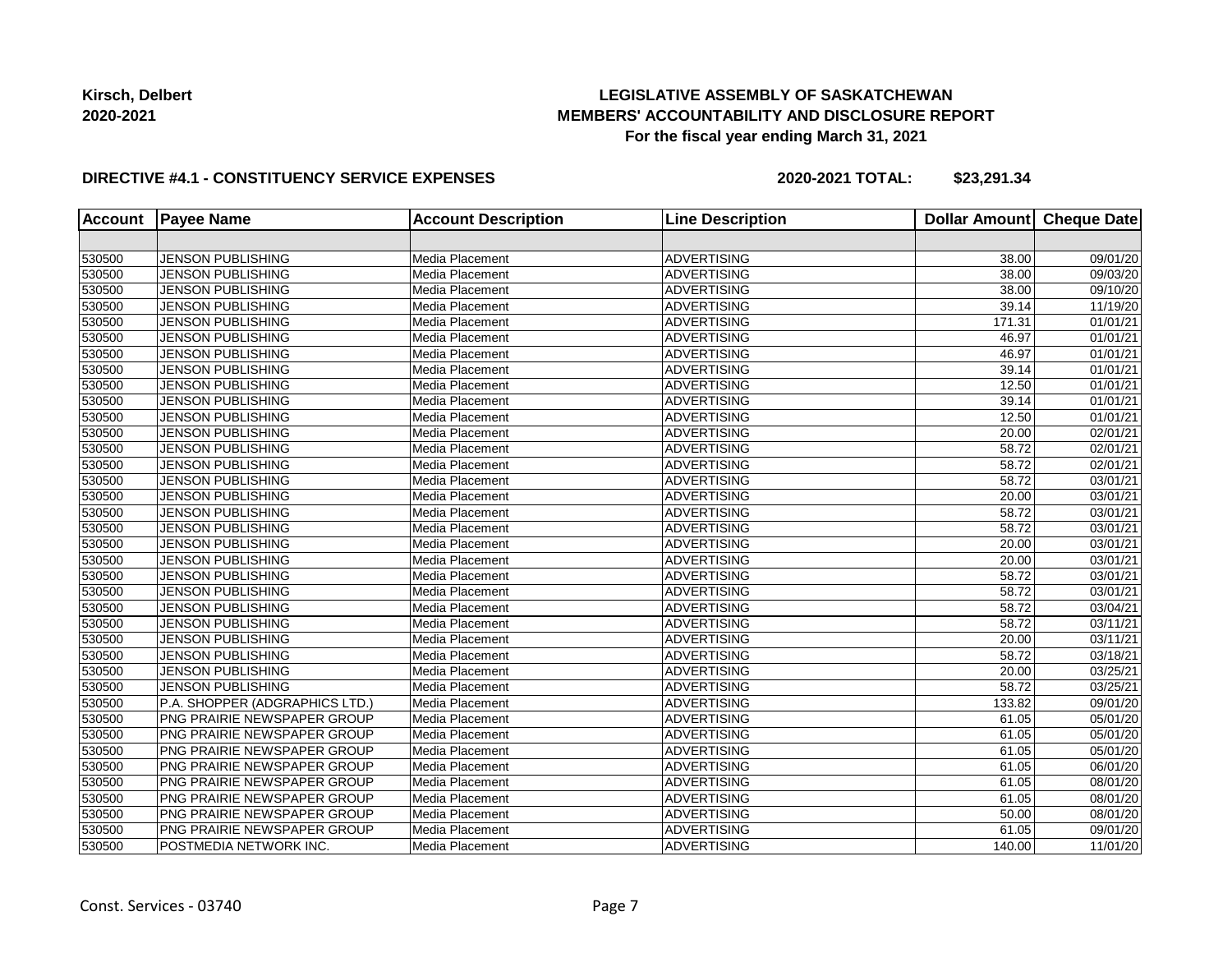# **LEGISLATIVE ASSEMBLY OF SASKATCHEWAN MEMBERS' ACCOUNTABILITY AND DISCLOSURE REPORT For the fiscal year ending March 31, 2021**

#### **DIRECTIVE #4.1 - CONSTITUENCY SERVICE EXPENSES**

| <b>Account</b> | <b>Payee Name</b>     | <b>Account Description</b>  | <b>Line Description</b>                 | Dollar Amount | Cheque Date |
|----------------|-----------------------|-----------------------------|-----------------------------------------|---------------|-------------|
|                |                       |                             |                                         |               |             |
| 530500         | <b>WAKAW RECORDER</b> | Media Placement             | <b>ADVERTISING GST EXEMPT</b>           | 134.40        | 01/01/21    |
| 530500         | <b>WAKAW RECORDER</b> | Media Placement             | <b>ADVERTISING</b>                      | 367.92        | 03/29/21    |
| 530800         | KIRSCH, DELBERT       | <b>Publications</b>         | <b>REIMB: NEWSLETTER</b>                | 2,534.06      | 06/10/20    |
| 542000         | TELFER, MARY ANNE     | Travel                      | POSTAGE/CA TRAVEL AUG 12-SEP 4,<br>2020 | 312.65        | 09/22/20    |
| 555000         | KIRSCH, DELBERT       | Other Material and Supplies | <b>OFFICE SUPPLIES/PRINTER</b>          | 26.24         | 01/01/21    |
| 555000         | KIRSCH, DELBERT       | Other Material and Supplies | <b>REIMB: SOFTWARE</b>                  | 29.74         | 01/20/21    |
|                |                       |                             | <b>SUBSCRIPTION/OFFICE SUPPLIES</b>     |               |             |
| 555000         | <b>OFFICE EXPERTS</b> | Other Material and Supplies | <b>OFFICE SUPPLIES</b>                  | 160.79        | 05/12/20    |
| 555000         | <b>OFFICE EXPERTS</b> | Other Material and Supplies | <b>OFFICE SUPPLIES</b>                  | 93.21         | 06/08/20    |
| 555000         | <b>OFFICE EXPERTS</b> | Other Material and Supplies | OFFICE SUPPLIES                         | 13.76         | 07/01/20    |
| 555000         | <b>OFFICE EXPERTS</b> | Other Material and Supplies | <b>OFFICE SUPPLIES</b>                  | 57.97         | 08/07/20    |
| 555000         | <b>OFFICE EXPERTS</b> | Other Material and Supplies | <b>OFFICE SUPPLIES</b>                  | 20.42         | 08/07/20    |
| 555000         | <b>OFFICE EXPERTS</b> | Other Material and Supplies | <b>OFFICE SUPPLIES</b>                  | 103.87        | 09/01/20    |
| 555000         | <b>OFFICE EXPERTS</b> | Other Material and Supplies | <b>OFFICE SUPPLIES</b>                  | 184.48        | 11/17/20    |
| 555000         | <b>OFFICE EXPERTS</b> | Other Material and Supplies | <b>OFFICE SUPPLIES</b>                  | 60.21         | 01/06/21    |
| 555000         | <b>OFFICE EXPERTS</b> | Other Material and Supplies | <b>OFFICE SUPPLIES</b>                  | 60.39         | 02/01/21    |
| 555000         | <b>OFFICE EXPERTS</b> | Other Material and Supplies | <b>OFFICE SUPPLIES</b>                  | 103.87        | 02/01/21    |
| 555000         | <b>OFFICE EXPERTS</b> | Other Material and Supplies | <b>OFFICE SUPPLIES</b>                  | 41.97         | 03/01/21    |
| 555000         | <b>OFFICE EXPERTS</b> | Other Material and Supplies | <b>OFFICE SUPPLIES</b>                  | 23.31         | 03/01/21    |
| 555000         | <b>OFFICE EXPERTS</b> | Other Material and Supplies | <b>OFFICE SUPPLIES</b>                  | 137.69        | 03/01/21    |
| 555000         | <b>OFFICE EXPERTS</b> | Other Material and Supplies | <b>OFFICE SUPPLIES</b>                  | 36.39         | 03/01/21    |
| 555000         | <b>OFFICE EXPERTS</b> | Other Material and Supplies | <b>OFFICE SUPPLIES</b>                  | 602.39        | 03/17/21    |
| 555000         | <b>OFFICE EXPERTS</b> | Other Material and Supplies | <b>OFFICE SUPPLIES</b>                  | 247.73        | 03/25/21    |
| 564300         | KIRSCH, DELBERT       | Computer Hardware - Exp.    | <b>OFFICE SUPPLIES/PRINTER</b>          | 911.57        | 01/01/21    |
| 564600         | KIRSCH, DELBERT       | Computer Software - Exp     | <b>REIMB: SOFTWARE</b>                  | 66.59         | 01/20/21    |
|                |                       |                             | SUBSCRIPTION/OFFICE SUPPLIES            |               |             |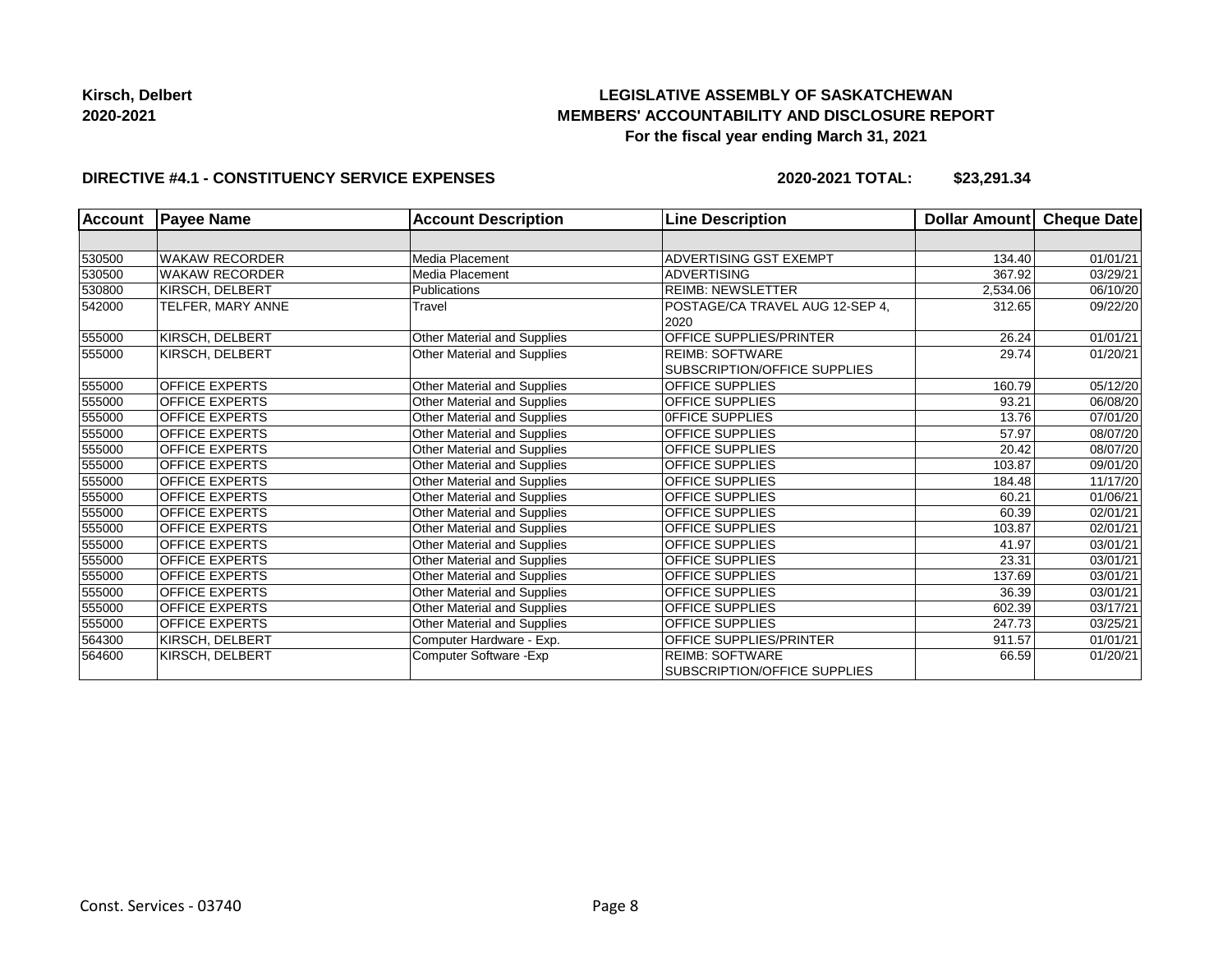## **LEGISLATIVE ASSEMBLY OF SASKATCHEWAN MEMBERS' ACCOUNTABILITY AND DISCLOSURE REPORT For the fiscal year ending March 31, 2021**

#### **DIRECTIVE #6 - CONSTITUENCY ASSISTANT EXPENSES**

**2020-2021 TOTAL: \$64,948.56**

| <b>Account</b> | <b>Payee Name</b> | <b>Account Description</b>       | Dollar Amount Cheque Date |          |
|----------------|-------------------|----------------------------------|---------------------------|----------|
|                |                   |                                  |                           |          |
| 513000         | TELFER, MARY ANNE | Out-of-Scope Permanent           | 0.00                      | 04/01/20 |
| 513000         | TELFER, MARY ANNE | Out-of-Scope Permanent           | $-443.66$                 | 04/13/20 |
| 513000         | TELFER, MARY ANNE | Out-of-Scope Permanent           | 2.218.30                  | 04/14/20 |
| 513000         | TELFER, MARY ANNE | Out-of-Scope Permanent           | 2,218.30                  | 05/01/20 |
| 513000         | TELFER, MARY ANNE | Out-of-Scope Permanent           | 2,218.30                  | 05/13/20 |
| 513000         | TELFER, MARY ANNE | Out-of-Scope Permanent           | 2,218.30                  | 05/27/20 |
| 513000         | TELFER, MARY ANNE | Out-of-Scope Permanent           | 2,218.30                  | 06/10/20 |
| 513000         | TELFER, MARY ANNE | Out-of-Scope Permanent           | 2,218.30                  | 06/24/20 |
| 513000         | TELFER, MARY ANNE | Out-of-Scope Permanent           | 2,218.30                  | 07/08/20 |
| 513000         | TELFER, MARY ANNE | Out-of-Scope Permanent           | 2,218.30                  | 07/22/20 |
| 513000         | TELFER, MARY ANNE | Out-of-Scope Permanent           | 2,218.30                  | 08/05/20 |
| 513000         | TELFER, MARY ANNE | Out-of-Scope Permanent           | 2,218.30                  | 08/19/20 |
| 513000         | TELFER, MARY ANNE | Out-of-Scope Permanent           | 2,218.30                  | 09/02/20 |
| 513000         | TELFER, MARY ANNE | Out-of-Scope Permanent           | 2,218.30                  | 09/16/20 |
| 513000         | TELFER, MARY ANNE | Out-of-Scope Permanent           | 2,218.30                  | 10/01/20 |
| 513000         | TELFER, MARY ANNE | Out-of-Scope Permanent           | 4,880.26                  | 10/06/20 |
| 513000         | TELFER, MARY ANNE | Out-of-Scope Permanent           | 1,996.47                  | 11/10/20 |
| 513000         | TELFER, MARY ANNE | Out-of-Scope Permanent           | 2,653.79                  | 11/24/20 |
| 513000         | TELFER, MARY ANNE | Out-of-Scope Permanent           | 2,247.14                  | 12/09/20 |
| 513000         | TELFER, MARY ANNE | Out-of-Scope Permanent           | 2,247.14                  | 12/22/20 |
| 513000         | TELFER, MARY ANNE | Out-of-Scope Permanent           | 2,247.14                  | 01/06/21 |
| 513000         | TELFER, MARY ANNE | Out-of-Scope Permanent           | 2,247.14                  | 01/20/21 |
| 513000         | TELFER, MARY ANNE | Out-of-Scope Permanent           | 2,247.14                  | 02/03/21 |
| 513000         | TELFER, MARY ANNE | Out-of-Scope Permanent           | 2,247.14                  | 02/17/21 |
| 513000         | TELFER, MARY ANNE | Out-of-Scope Permanent           | 2,247.14                  | 03/03/21 |
| 513000         | TELFER, MARY ANNE | Out-of-Scope Permanent           | 2,247.14                  | 03/17/21 |
| 513000         | TELFER, MARY ANNE | Out-of-Scope Permanent           | 2,247.14                  | 03/30/21 |
| 513000         | TELFER, MARY ANNE | Out-of-Scope Permanent           | 5,689.76                  | 04/09/21 |
| 519900         | None (Default)    | Change in Y/E Accrued Empl Leave | $-174.30$                 | 04/20/20 |
|                |                   | <b>Entitlements</b>              |                           |          |
| 519900         | None (Default)    | Change in Y/E Accrued Empl Leave | 1,284.08                  | 04/14/21 |
|                |                   | Entitlements                     |                           |          |